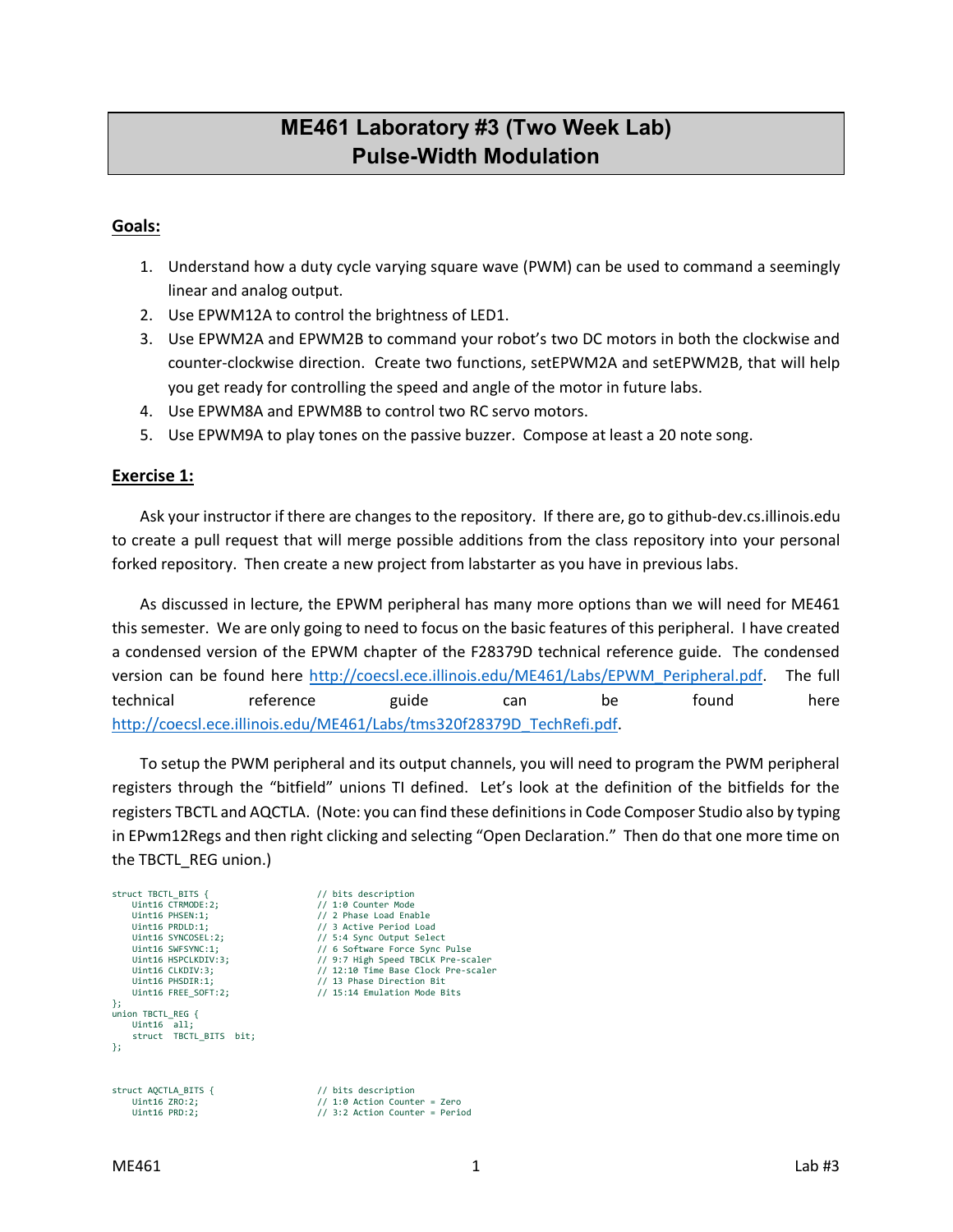```
Uint16 CAU:2; \frac{1}{5} Uint16 CAU:2; \frac{1}{5} Uint16 CAD:2; \frac{1}{5} Ounter = Compare A Do
 Uint16 CAD:2; // 7:6 Action Counter = Compare A Down
 Uint16 CBU:2; // 9:8 Action Counter = Compare B Up
    Uint16 CBD:2; \frac{1}{11:10} Action Counter = Compare B Down<br>Uint16 rsvd1:4: \frac{1}{15:12} Reserved
                                                  // 15:12 Reserved
};
union AQCTLA_REG {
    Uint16 all;
     struct AQCTLA_BITS bit;
};
```
Looking at these bitfields notice the :1, :2 or :3 after PHSEN, CTRMODE, CLKDIV respectively. This is telling how many bits this portion of the bitfield uses. If you add up all the numbers after the colons, you see that it adds to 16, which is the size of both the TBCTL and AQCTLA registers. So each bit of the register can be assigned by this bitfield. To make this a bit more clear, look at the definition of TBCTL and AQCTLA from TI's technical reference guide:

| Figure 15-93. IBCTL Register |                |                 |               |              |              |                  |   |
|------------------------------|----------------|-----------------|---------------|--------------|--------------|------------------|---|
| 15                           | 14             | 13              | 12            | 11           | 10           | 9                | 8 |
| FREE SOFT                    |                | <b>PHSDIR</b>   | <b>CLKDIV</b> |              |              | <b>HSPCLKDIV</b> |   |
| $R/W-0h$                     |                | $R/W-0h$        | $R/W-0h$      |              |              | $R/W-1h$         |   |
|                              | 6              |                 | 4             | 3            |              |                  | 0 |
| <b>HSPCLKDIV</b>             | <b>SWFSYNC</b> | <b>SYNCOSEL</b> |               | <b>PRDLD</b> | <b>PHSEN</b> | <b>CTRMODE</b>   |   |
| $R/W-1h$                     | R-0/W1S-0h     | $R/W-0h$        |               | $R/W-0h$     | $R/W-0h$     | $R/W-3h$         |   |

and

| Figure 15-115. AQCTLA Register |    |          |            |            |            |            |   |
|--------------------------------|----|----------|------------|------------|------------|------------|---|
| 15                             | 14 | 13       | 12         |            | 10         | 9          | 8 |
| <b>RESERVED</b>                |    |          |            | <b>CBD</b> |            | <b>CBU</b> |   |
| $R-O-Oh$                       |    |          | $R/W-0h$   |            | $R/W-0h$   |            |   |
|                                | 6  |          |            |            |            |            |   |
| <b>CAD</b><br>CAU              |    |          | <b>PRD</b> |            | <b>ZRO</b> |            |   |
| R/W-0h                         |    | $R/W-0h$ |            | R/W-0h     |            | R/W-0h     |   |

Notice how CLKDIV takes up 3 bits of the TBCTL register. CAU takes up 2 bits of the AQCTLA register. So what the bitfield unions allow us to do in our program is to just assign the value of the three bits that are CLKDIV and not touch/change the other bits of the register. So you could code:

#### EPwm12Regs.TBCTL.bit.CLKDIV = 3;

and that would set bit 10 to 1, bit 11 to 1 and bit 12 to 0 in the TBCTL register and leave all the other bits the way they were. Since CLKDIV takes up 3 bits, the smallest number you could set it to is zero. What is the largest number you could set it to? *(Technically you could set it to any number in your code but only the bottom 3 bits of the number are looked at in the assignment.)* For the bitfield section CAU in AQCTLA, what are the numbers it can be assigned to? Looking at the [condensed Tech. Ref.,](http://coecsl.ece.illinois.edu/ME461/Labs/EPWM_Peripheral.pdf) how do these different values assigned to AQCTLA's CAU section change the PWM output? **Show these answers to your TA.**

So given that introduction to register bitfield assignments, let's write some code in our main() function to setup EPWM12A which can drive LED1. *If I do not list an option that you see defined in a register, then that means you should not set that option and it will be kept as the default. I may tell you*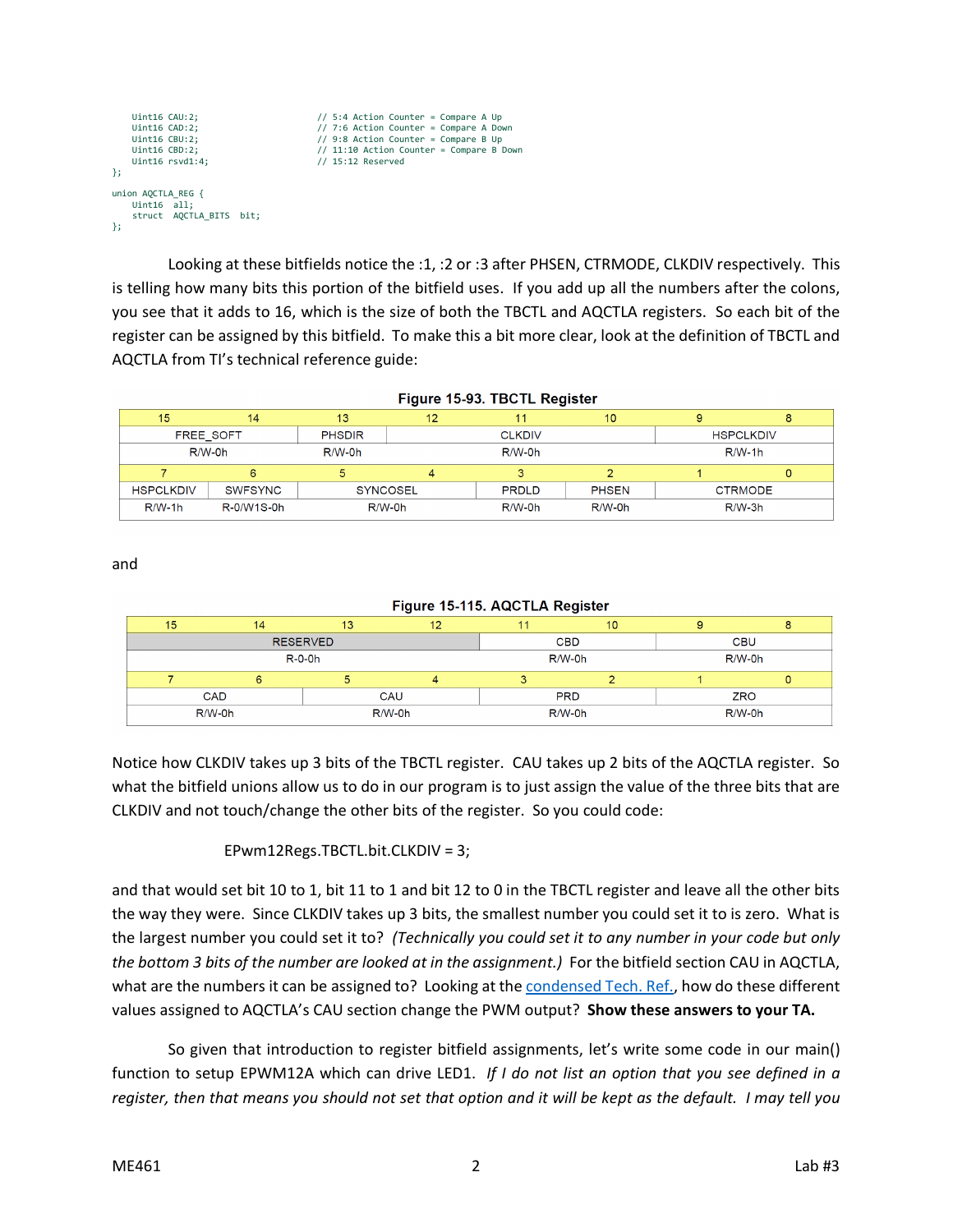*an option that is already the default, but to make it clear to the reader of your code that this option is set, I would like you to assign it the default value even though that line of code is not necessary.* Set the following options in the EPWM registers for EPWM12A:

With TBCTL: Count up Mode, Free Soft emulation mode to Free Run so that the PWM continues when you set a break point in your code, disable the phase loading, Clock divide by 1.

With TBCTR: Start the timer at zero.

With TBPRD: Set the period (carrier frequency) of the PWM signal to 20KHz which is a period of 50 microseconds. Remember the clock source that the TBCTR register is counting has a frequency of 50MHz or a period of 1/50000000 seconds.

With CMPA initially start the duty cycle at 0%.

With AQCTLA set it up such that the signal is cleared when CMPA is reached. Have the pin be set when the TBCTR register is zero.

With TBPHS set the phase to zero, i.e. EPwm12Regs.TBPHS.bit.TBPHS =0; I am not sure if this setting is necessary but I have seen it in a number of TI examples so I am just being safe here.

You also need to set the PinMux so EPWM12A is used instead of GPIO22. Use the [PinMux](http://coecsl.ece.illinois.edu/ME461/Labs/PinMuxTableF28379DLaunchPad.pdf) table [for the F28379D Launchpad](http://coecsl.ece.illinois.edu/ME461/Labs/PinMuxTableF28379DLaunchPad.pdf) to help you here. Use the function GPIO SetupPinMux to change the PinMux such that GPIO22 is instead set as EPWM12A output pin. For example the below line of code sets GPIO158 as GPIO158:

GPIO\_SetupPinMux(158, GPIO\_MUX\_CPU1, 0); //GPIO PinName, CPU, Mux Index

Looking at the PinMux table, this below line of code sets GPIO40 to be instead the SDAB pin:

GPIO SetupPinMux(40, GPIO MUX CPU1, 6); //GPIO PinName, CPU, Mux Index

Finally, it seems from a number of TI examples that it is a good idea to disable the pull-up resistor when an I/O pin is set as a PWM output pin for power consumption reasons. Add these eight lines of code in the same area of your main() function. You will be setting up EPWM2A/B, EPWM8A/B and EPWM9A later is this lab. I went ahead and added their lines of code here just to make the explanation of the later steps in the lab simpler.

```
EALLOW; // Below are protected registers
GpioCtrlRegs.GPAPUD.bit.GPIO2 = 1; // For EPWM2A
GpioCtrlRegs.GPAPUD.bit.GPIO3 = 1; // For EPWM2B
GpioCtrlRegs.GPAPUD.bit.GPIO14 = 1; // For EPWM8A
GpioCtrlRegs.GPAPUD.bit.GPIO15 = 1; // For EPWM8B
GpioCtrlRegs.GPAPUD.bit.GPIO16 = 1; // For EPWM9A
GpioCtrlRegs.GPAPUD.bit.GPIO22 = 1; // For EPWM12A
EDIS;
```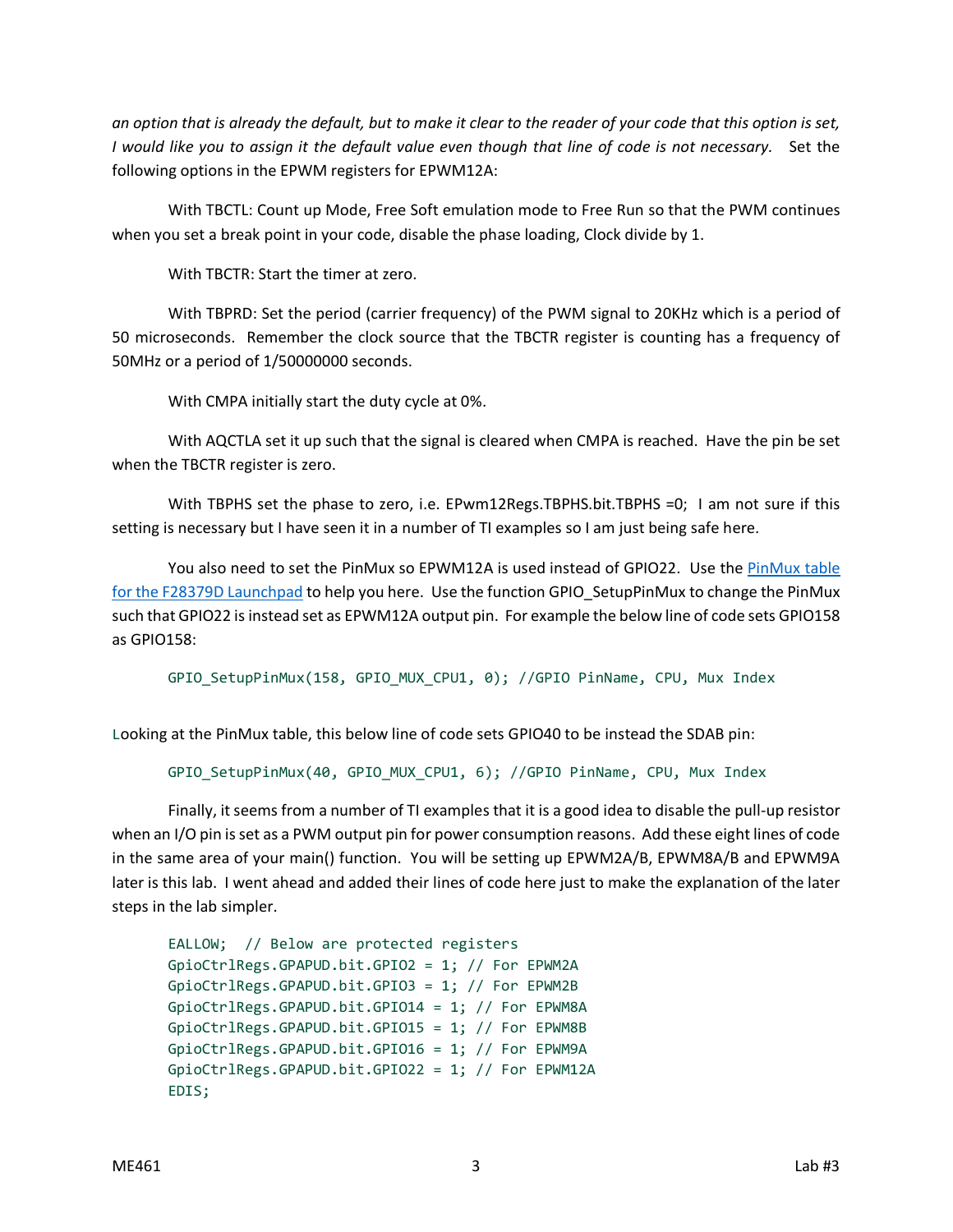Compile your code and fix any compiler errors that you have. So that you can see LED1 dimming and brightening, go to CPU Timer 0's interrupt function and comment out the call to the displayLEDletter() function. When ready, download this code to your Launchpad. When you run your code the EPWM12A signal driving LED1 is 0% duty cycle so the LED should be off. You are going to change the duty cycle of EPWM12A by manually changing its CMPA register in Code Composer Studio. In CCS, select the menu View->Registers and the Registers tab should show. There are a bunch of registers so you will have to scroll down until you see the "EPwm12Regs" register. Click the ">" to expand the register. Scroll down until you find the TBPRD register and the CMPA register. Note the value in TBPRD. Expand the CMPA register and see that it is a 32bit register with two 16bit parts CMPA and CMPAHR. Leave CMPAHR at 0 and just change CMPA. First, try setting CMPA to half the value of TBPRD. What happens to the intensity of LED1? Change CMPA to the same value as TBPRD to see the maximum brightness (100% duty cycle). Play with other values for CMPA to see the brightness change. Also at this time have your TA show you how to scope this PWM signal driving LED1. **Always power off your LuanchPad board when connecting the scope probes.** 

As another quick exercise, still using the Register window in CCS, see what happens if your PWM signal's carrier frequency is changed to a much longer period. Change TBCTL's CLKDIV bits to 6 (divide by 64), change TBPRD to 39000 and set the PWM signal to 50% duty cycle by setting CMPA to 39000/2. Would you like to look at this dimmed LED all day? This is just showing you that the carrier frequency matters with a PWM signal. Remembering that the TBCTR counter register is clocked with a 50MHz clock before the divide, what is the period of the PWM signal when we made these changes setting CLKDIV to 6 and TBPRD to 39000? **Show this answer to your TA.**

Now that you see CMPA changes the brightness of LED1, write code in CPU Timer2's interrupt function to increase, by one, the value of EPWM12's CMPA register every one millisecond. Then when CMPA's value reaches the value in TBPRD, change the state of your code to decease the value of CMPA, by one, each millisecond. Then when CMPA reaches 0 start increasing CMPA, by one, again each millisecond. This way your code will change the duty cycle from 0 to 100 and then from 100 to 0 and keep on repeating this process. The easiest way to code this is to create a global variable int16\_t updown. When updown is equal to 1 count up when updown is 0 count down. When up counting, check for CMPA to reach the value of TBPRD and switch to down counting. While down counting, check if CMPA equals zero to switch back to up counting. **Demonstrate working code to your TA.**



Before going onto Exercise 2 let's copy the EPWM12A settings to all the other EPWM's you will be using in this lab. Because these additional EPWMs are used for different purposes, there will be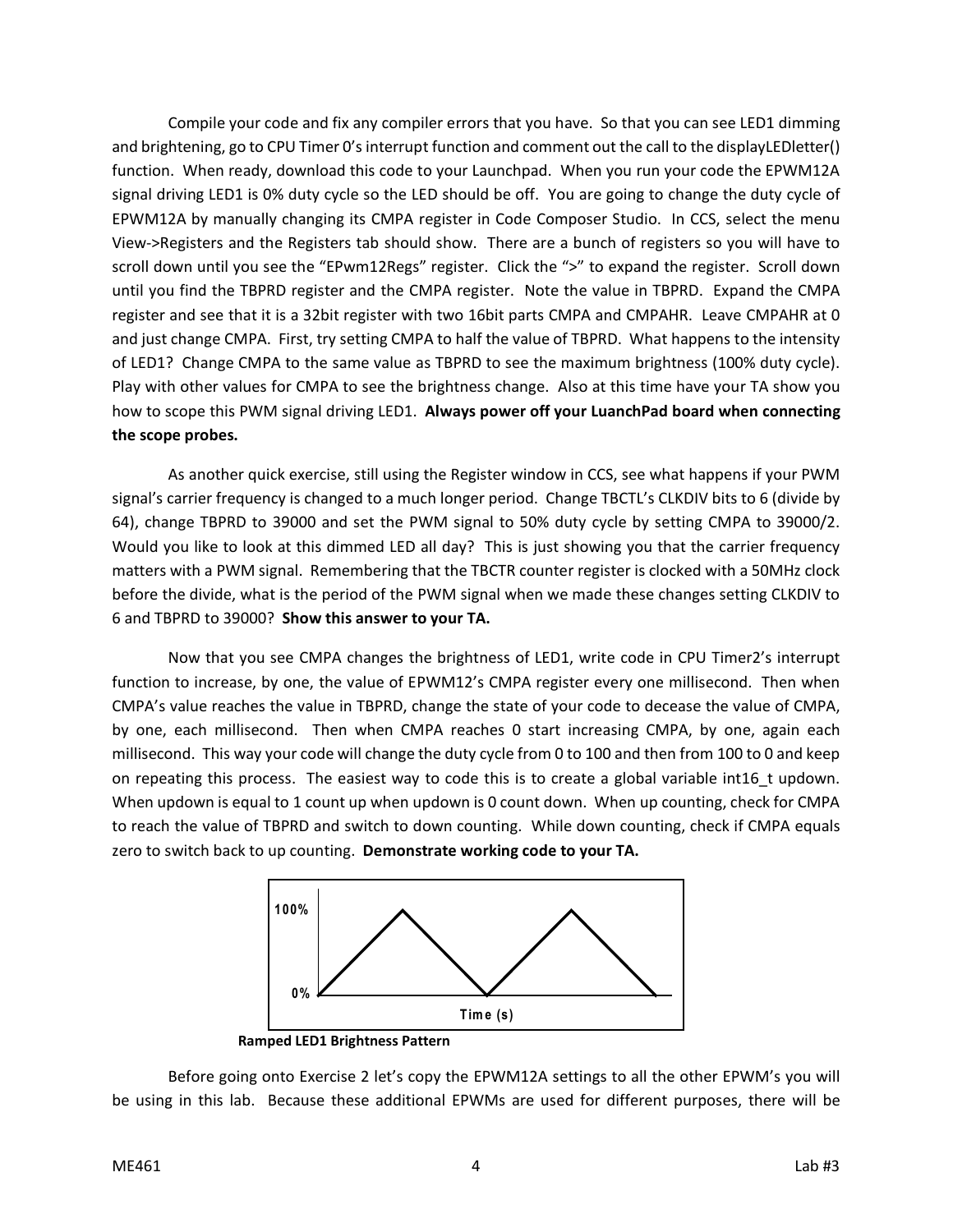changes to the EPWM initial settings but at least by copying EPWM12A settings you will have code to start from for the remaining exercises. EPWM2A and 2B will be used to drive your kit's DC motors through an H-bridge IC. EPWM8A and 8B will be used to drive two RC servos. EPWM9A will be used to drive the buzzer on your board.

Copy all the EPWM12A settings three times, and rename the first set to setup EPWM2A, second EPWM8A and third set EPWM9A.

For EPWM2, you also need to setup EPWM2B. Both EPWM2A and EPWM2B use the same TBPRD register but EPWM2B has additional AQCTLB (note the CBU bit) and CMPB registers that need to be initialized.

EPWM2A is also GPIO2. EPWM2B is also GPIO3. Change the pin mux for these two pins so they are setup as EPWM2A and EPWM2B.

For EPWM8, you also need to setup EPWM8B. Both EPWM8A and EPWM8B use the same TBPRD register but EPWM8B has additional AQCTLB (note the CBU bit) and CMPB registers that need to be initialized.

EPWM8A is also GPIO14. EPWM8B is also GPIO15. Change the pin mux for these two pins so they are setup as EPWM8A and EPWM8B.

EPWM9A is also GPIO16. Change the pin mux for this pin so it is setup as EPWM9A.

Compile and Debug your code to make sure you did not create any type-O's. All we did is add some additional initializations so your code should work the same.

# **Exercise 2:**

Very similar to the start of Exercise 1, I want you to play with the EPWM2A and EPWM2B registers in the CCS Registers window to make both motors spin at different speeds and change the direction of spin. EPWM2A (GPIO2) controls the right motor. EPWM2B (GPIO3) controls the left motor. From lecture you should remember that each of these PWM signals drive the "Direction" pin of the motor's amplifier (Hbridge). That means if we command a 50% duty cycle, the motor is told to spin in the positive direction 50% of the time and the negative direction 50% of the time. Because the PWM carrier frequency is very fast, 20Khz, the motor will see that signal as a zero input and the motor will not move. 100% duty cycle will drive the motor with full torque in the positive direction. 0% duty cycle will drive the motor with full torque in the negative direction. Then for example, 75% duty cycle would drive the motor in the positive direction with 50% of the full torque. Try a number of duty cycles and make sure to switch direction of both motors. **Demonstrate to your TA.**

Create two functions "void setEPWM2A(float controleffort)" and "void setEPWM2B(float controleffort)" that take as a parameter a floating point value "controleffort". Both of these functions will set EPWM2A or EPWM2B to a PWM duty cycle value related to the passed "controleffort" value. When I design/code a digital controller, I always think of my control output (or control effort) to the system I am controlling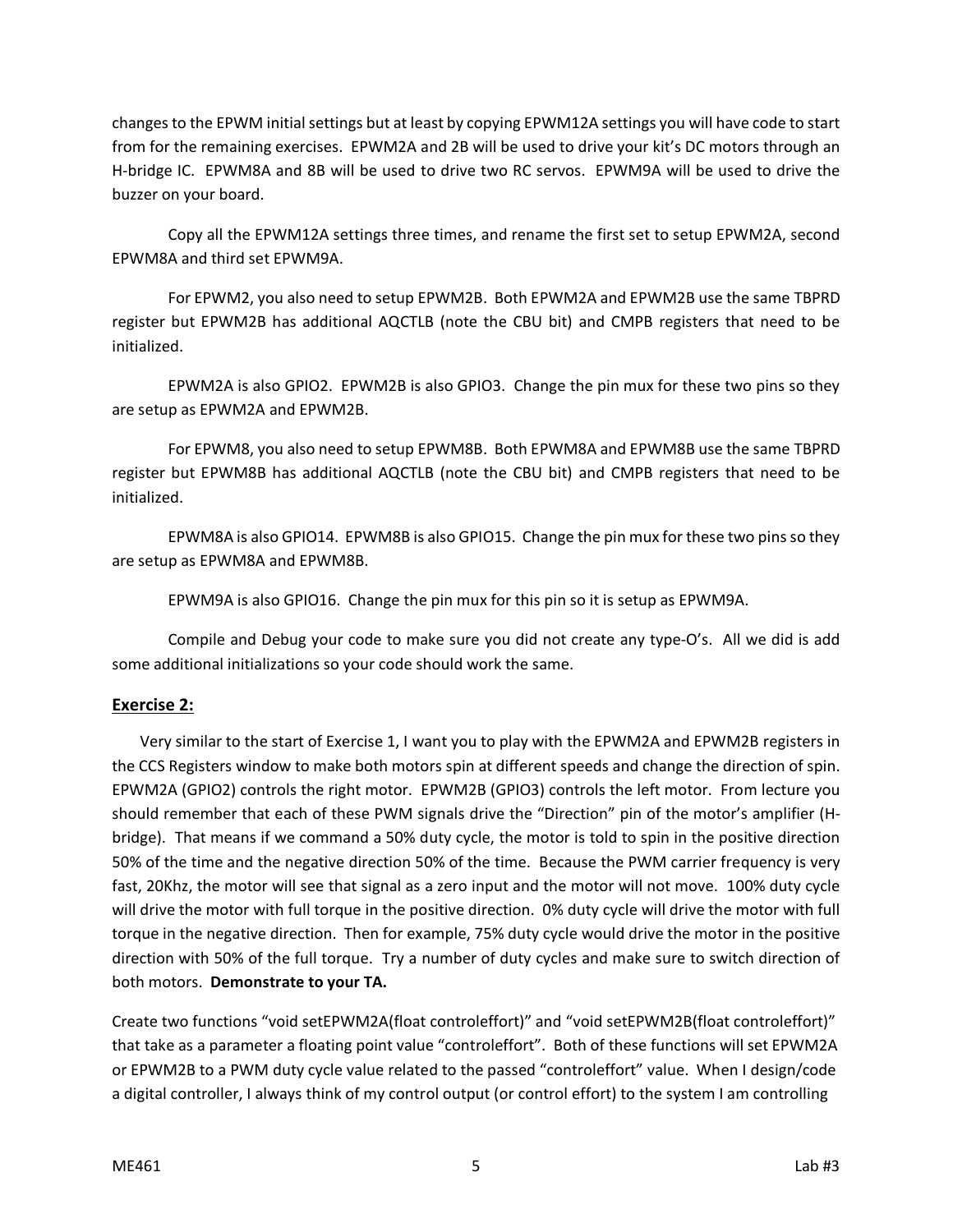as a value between -10 and 10. This is just the range I (and others) have chosen. I have seen other research papers/text books use a ranges like -1 to 1, -100 to 100, 0 – 200, etc. By keeping the same range of output in all my controller designs, I can usually guess at good "ball park" starting values for my controller gains like Kp, Kd, and Ki in a PID controller. Perform the following steps/code in each of these functions:

- 1. For the float "controleffort" function parameter, I would like you to use the range of -10 to 10. To make sure nothing greater than this range is used by this function, use two if statements inside your functions to saturate controleffort. If the value passed is greater than 10 set it to 10. If the value passed is less than -10 set it to -10.
- 2. Determine the value to set in CMPA for EPWM2A and CMPB for EPWM2B. Remember that a duty cycle of 50% is a command of zero to the motor. Any duty cycle greater than 50% will cause the motor to spin in the positive direction. Any duty cycle less than 50% will cause the motor to spin in the negative direction. In your functions linearly scale the control effort which is in the range -10 to 10 to a duty cycle where -10 is 0% duty cycle, 0 is 50% and 10 is 100%. Given the duty cycle found in this linear scaling set CMPA (or CMPB) appropriately to the percentage duty cycle. There is a bit of an issue here with type conversions. I asked you to make "controleffort" a float but CMPA is a 16bit integer. Good news is that C does much of the type conversion for you automatically. Let's say that your scaled value you would like to set CMPA to happens to be 345.67 and it is in the variable float mytmp. If you perform the C instruction "CMPA = mytmp", the value will be truncated and CMPA will be assigned 345. It will NOT be rounded up to 346. Also, keep in mind that an integer divided by an integer gives you back an integer. For example this statement "float value = 1/5000" is always 0. You would need to change the line to "float value = 1.0/5000.0" to assign the fraction to value. Also, if you have two int16 t variables and you divide them the result is an integer (int16 t). If you want to assign a float the division of two integers you have to type cast the integers to a float i.e. "value = ((float)myint1)/((float)myint2)"
- 3. In the same fashion you did in exercise 1 and using the functions you just created, gradually increase the command to the motor until you get to 10 and then gradually decrease the motor command until -10 is reached and then repeat. **Show your TA that your setEPWM** functions are now working correctly.

## **Exercise 3:**

1. If you look at the top left of your breakout board, there are two sets of three pins that are labeled RC1 and RC2. This is where we are going to plug in a RC Servo motor. RC Servos are popular in RC airplane and RC cars. RC Servo motors are devices that you can command to move to a desired angle. Normally they only have a range of -90 degrees to 90 degrees. To command these motors, a PWM signal with a slow carrier frequency of 50Hz (20 millisecond period) is used. Then to command the angle of the motor you change the duty cycle commanding the motor between about 4% duty to 12% duty cycle. -90 degrees is approximately 4% duty cycle, 0 degrees is close to 8% duty cycle and +90 degrees is close to 12% duty cycle. Any other angle desired is linear in between those values. First, modify the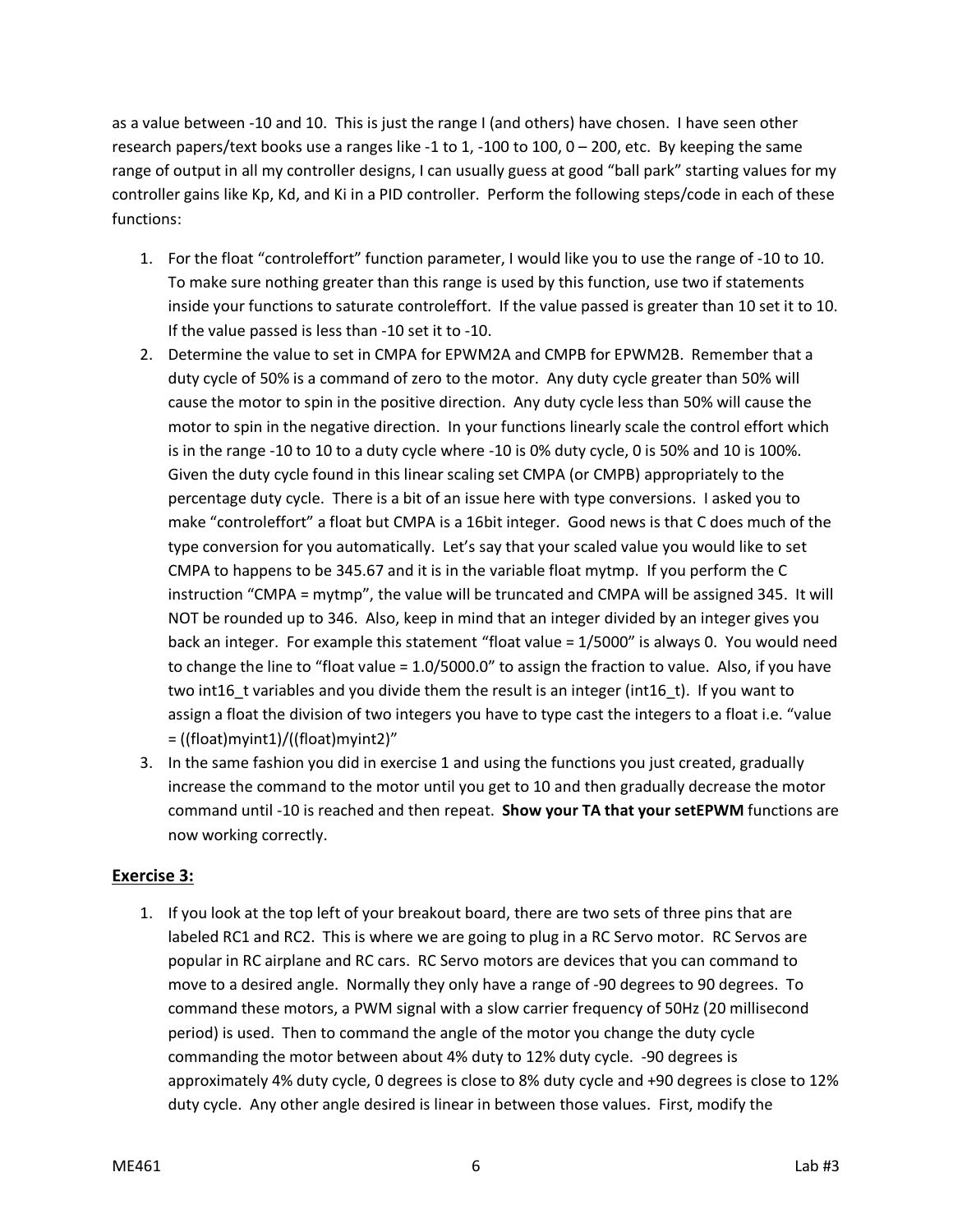initialization code for these two EPWM channels. Looking at your breakout board's labeling you should see that GPIO14 (EPWM8A) and GPIO15 (EPWM8B) are the pins connected to the RC Servo "3 pin" connectors. You have already written the code that initializes EPWM8 so that it has a carrier frequency of 20Khz just like EPWM12A and EPWM2A/B. Modify your initial setup so that EPWM8 has the required RC Servo carrier frequency of 50Hz and start CMPA and CMPB's value such that it is commanding the RC Servo to 0 degrees (8% duty cycle). Important Note: Remember that TBPRD, CMPA and CMPB are 16 bit registers so the largest number you can set these registers to is 65535. Initially you may think that this is a big problem and it is impossible to set EPWM8 to a carrier frequency of 50Hz. But there is one register field that helps us, CLKDIV. By setting CLKDIV you change the clock rate coming into EPWM8. For example if you set CLKDIV to 1 that means a divide by 2 (See the EPWM Reference.) Now the frequency the EPWM8 is counting is 25Mhz instead of 50Hhz. Figure out what CLKDIV you need and then set TBPRD, CMPA and CMPB accordingly.

2. Similar to the functions you created in exercise 2, create two functions "void setEPWM8A\_RCServo(float angle)" and "void setEPWM8B\_RCServo(float angle)". The parameter "angle" is a value between -90 and 90 degrees where -90 equates to 4% duty cycle, 0 equates to 8% duty cycle and 12% equates to 90. Make sure to first saturate "angle" between -90 and 90 just in case a value outside of the range is passed. Test that your functions work by writing some code that gradually changes the value passed to "angle" so that the RC servo is driven back and forth. If you are only given one RC servo, make sure to plug it into both "3 pin" RC servo connectors to make sure both your EPWM8A and EPWM8B functions are working. **Show this working code to your TA.**

# **Exercise 4:**

1. As a final exercise, use EPWM9A to play a song using the piezo buzzer on your board. In Exercises 1, 2, and 3 we used the EPWM channels to drive a varying duty cycle and constant carrier frequency signal. Here in Exercise 4 to create different notes we will instead drive the buzzer with a signal that always has a 50% duty cycle but the frequency of the square wave will change. For that reason, you will need to change the default initializations of EPWM9 that we initially wrote in Exercise 1. To produce this varying frequency signal we will no longer use the CMPA register. So comment out your initialization of the CMPA register in the EPWM9 initializations. For the musical note #defines frequencies I am giving you below, CLKDIV needs to be set to 1 for a divide by 2. Also AQCTLA's CAU and ZRO bits need to be changed so that CMPA is not used and a square wave is produced. What values should you set CAU and ZRO?

EPwm9Regs.AQCTLA.bit.CAU = ???; // What to do when CMPA is reached EPwm9Regs.AQCTLA.bit.ZRO = ???; // What to do when CNT set back to zero When you have the PWM peripheral setup this way, you will now just change the TBPRD register to change the frequency of the square wave.

NOTE: Below I am asking you to play the short "Happy Birthday" song. A longer song that also defines the array "songarray" is defined in the include file "song.h". You are welcome to play the longer song but if you want to cut and paste the below shorter song into your code, you will need to go to the top of your C file and comment out the line #include "song.h";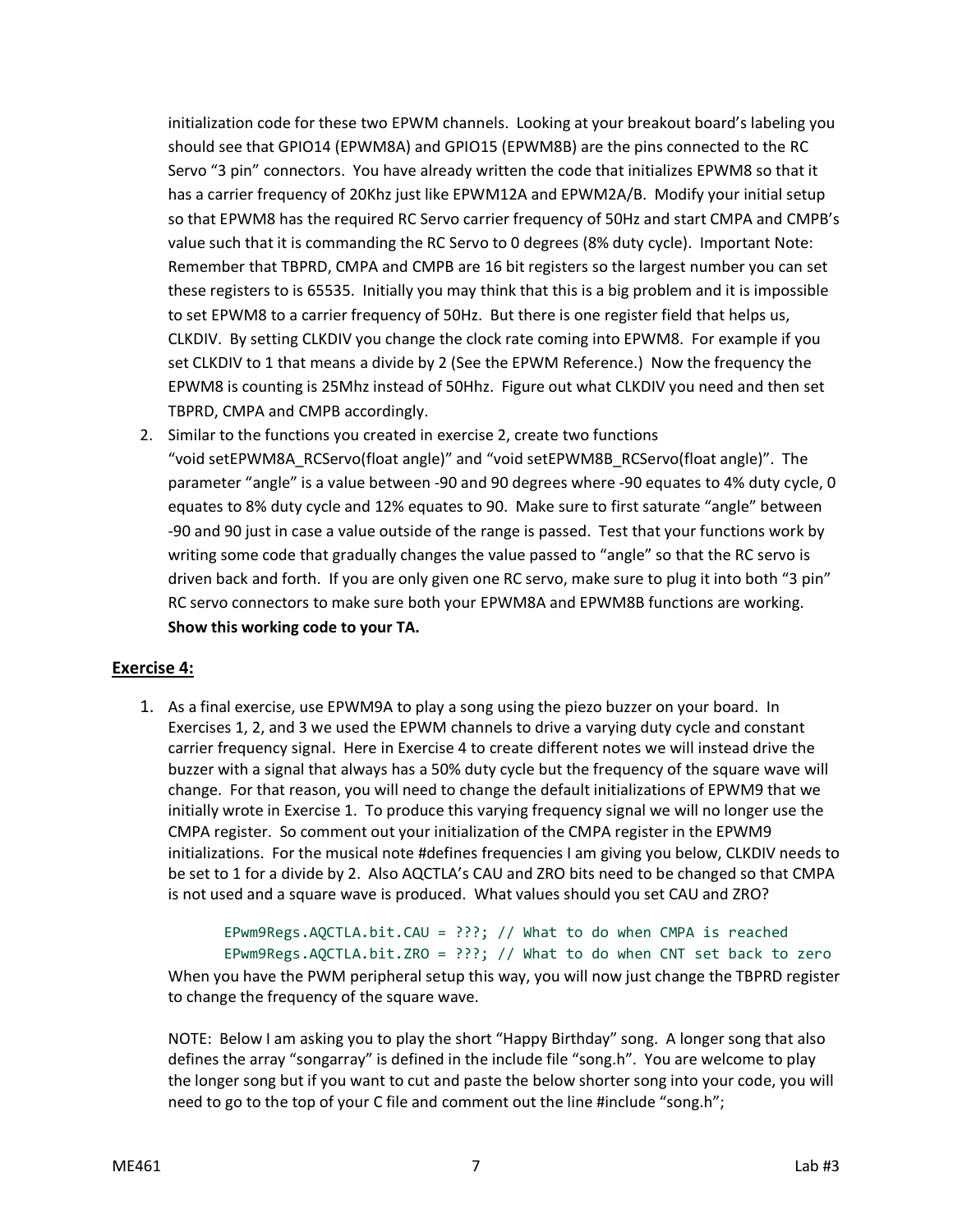Below is code that defines notes and an array of notes that play "Happy Birthday". To play this song change CPU Timer 1 so that it is called every 125 milliseconds (1/8 of a second). Then inside CPU Timer 1's ISR every time it is called, set EPWM9A's TBPRD to the value stored at the current index in the song array. Before you exit CPU Timer 1's ISR make sure to increment a global index variable that keeps track of where you are in the song. When you reach the length of the song (length of the array), change the mux of pin GPIO16 so that it is no longer EPWM9A and instead GPIO16. Then Set GPIO16 to low so that the buzzer does not make any random noise.

As a final step, find a simple song that you create and play it instead of Happy Birthday.

## **Show this working to your TA. Also pick a note from the #defines below and explain to your TA, with a square wave drawing, why TBPRD is set to that value to produce that note's frequency.**

```
#define C4NOTE ((uint16_t)(((50000000/2)/2)/261.63))
#define D4NOTE ((uint16_t)(((50000000/2)/2)/293.66))
#define E4NOTE ((uint16_t)(((50000000/2)/2)/329.63))
#define F4NOTE ((uint16_t)(((50000000/2)/2)/349.23))
#define G4NOTE ((uint16_t)(((50000000/2)/2)/392.00))
#define A4NOTE ((uint16_t)(((50000000/2)/2)/440.00))
#define B4NOTE ((uint16_t)(((50000000/2)/2)/493.88))
#define C5NOTE ((uint16_t)(((50000000/2)/2)/523.25))
#define D5NOTE ((uint16_t)(((50000000/2)/2)/587.33))
#define E5NOTE ((uint16_t)(((50000000/2)/2)/659.25))
#define F5NOTE ((uint16_t)(((50000000/2)/2)/698.46))
#define G5NOTE ((uint16_t)(((50000000/2)/2)/783.99))
#define A5NOTE ((uint16_t)(((50000000/2)/2)/880.00))
#define B5NOTE ((uint16_t)(((50000000/2)/2)/987.77))
#define F4SHARPNOTE ((uint16_t)(((50000000/2)/2)/369.99))
#define G4SHARPNOTE ((uint16_t)(((50000000/2)/2)/415.3))
#define A4FLATNOTE ((uint16_t)(((50000000/2)/2)/415.3))
#define C5SHARPNOTE ((uint16_t)(((50000000/2)/2)/554.37))
#define A5FLATNOTE ((uint16_t)(((50000000/2)/2)/830.61))
#define OFFNOTE 0
#define SONG_LENGTH 48
uint16_t songarray[SONG_LENGTH] = {
E4NOTE,
OFFNOTE,
E4NOTE,
OFFNOTE,
F4SHARPNOTE,
F4SHARPNOTE,
F4SHARPNOTE,
F4SHARPNOTE,
E4NOTE,
E4NOTE,
E4NOTE,
E4NOTE,
A4NOTE,
A4NOTE,
A4NOTE,
A4NOTE,
G4SHARPNOTE,
G4SHARPNOTE,
G4SHARPNOTE,
G4SHARPNOTE,
G4SHARPNOTE,
G4SHARPNOTE,
G4SHARPNOTE,
G4SHARPNOTE,
E4NOTE,
OFFNOTE,
E4NOTE,
OFFNOTE,
F4SHARPNOTE
F4SHARPNOTE,
F4SHARPNOTE,
F4SHARPNOTE,
E4NOTE,
E4NOTE,
E4NOTE,
E4NOTE,
B4NOTE,
B4NOTE
B4NOTE,
B4NOTE,
A4NOTE,
A4NOTE,
A4NOTE,
A4NOTE,
A4NOTE,
```